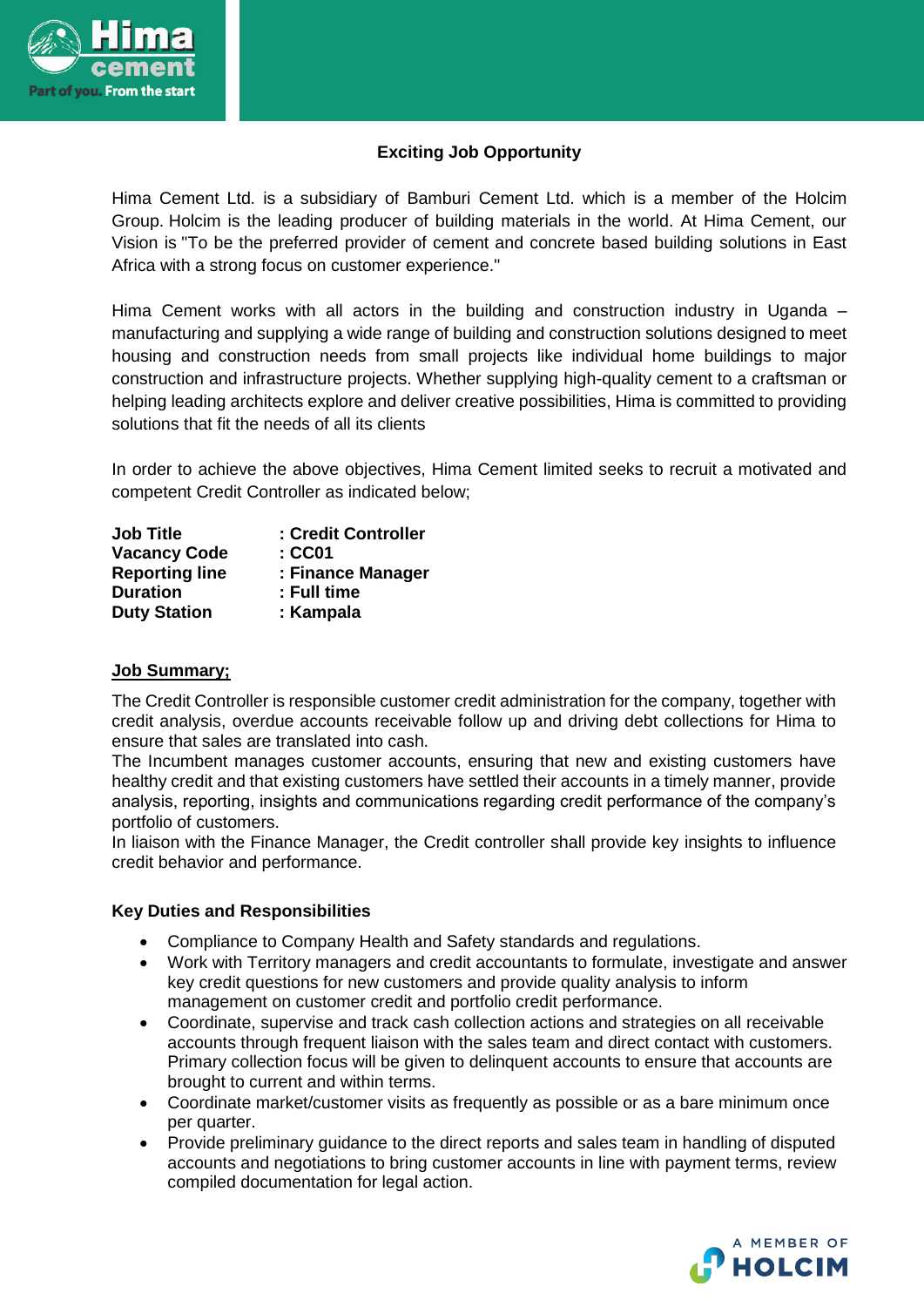- Review customer account reconciliations, and provide guidance in regards to any anomalies that may arise.
- Preparing monthly receivable forecasts for Hima for inclusion into the free cash flow. Participation in the annual budget preparation by sharing relevant information.
- Monitor the policies and procedures relevant to credit control and the order to cash process as detailed in HARP manual and minimum Internal control standards to ensure the company can meet its credit, sales and risk management goals. Communicate to the relevant stakeholders any changes in the policy.
- Act as the primary responsible for the SAP credit master data actions and changes.
- Willing to learn and grow his /her ability and skills.

## **Required Qualifications skills and attributes.**

## **Educational Requirements**

- Graduate of a Business related course BBA/BCOM.
- Professional qualifications in CPA/ACCA.
- Over 4 years of account receivables experience in a busy commercial environment/FMCG involving import/export with at least one years as a supervisor.
- Strong knowledge of the accounting regulatory framework and standards is an added advantage.
- Good computer knowledge, especially in an ERP environment and reporting tools (Good knowledge in the FI module of SAP. Good knowledge of common spreadsheet applications desirable).

## **Technical Competencies**

- Credit Risk Management
- Account Management; Reporting and Reconciliation.
- Internal Controls.

## **Profile & Personal Qualities**

- Experience in managing deadlines and work load
- Should have the right attitude to work in a demanding, challenging and busy environment
- Strong stakeholder management skills.
- Should be innovative, assertive and excellent team player with good analytical skills and attention to detail.
- Good communication skills across the business and high level of integrity.

## **How to apply;**

Hima cement will offer a competitive remuneration package to the successful candidate. Candidates that know that they meet the above criteria and have what it takes to excel in the above position, should send their CVs, which should include details of email address (if any), present position, current remuneration, Certificate/testimonials and address of three (3) Referees plus telephone contact to the stipulated email address not later than **10th June, 2022***. (Email your application and CV to [career.applications.hima@lafarge.com](mailto:career.applications.hima@lafarge.com) and let's save the environment).*